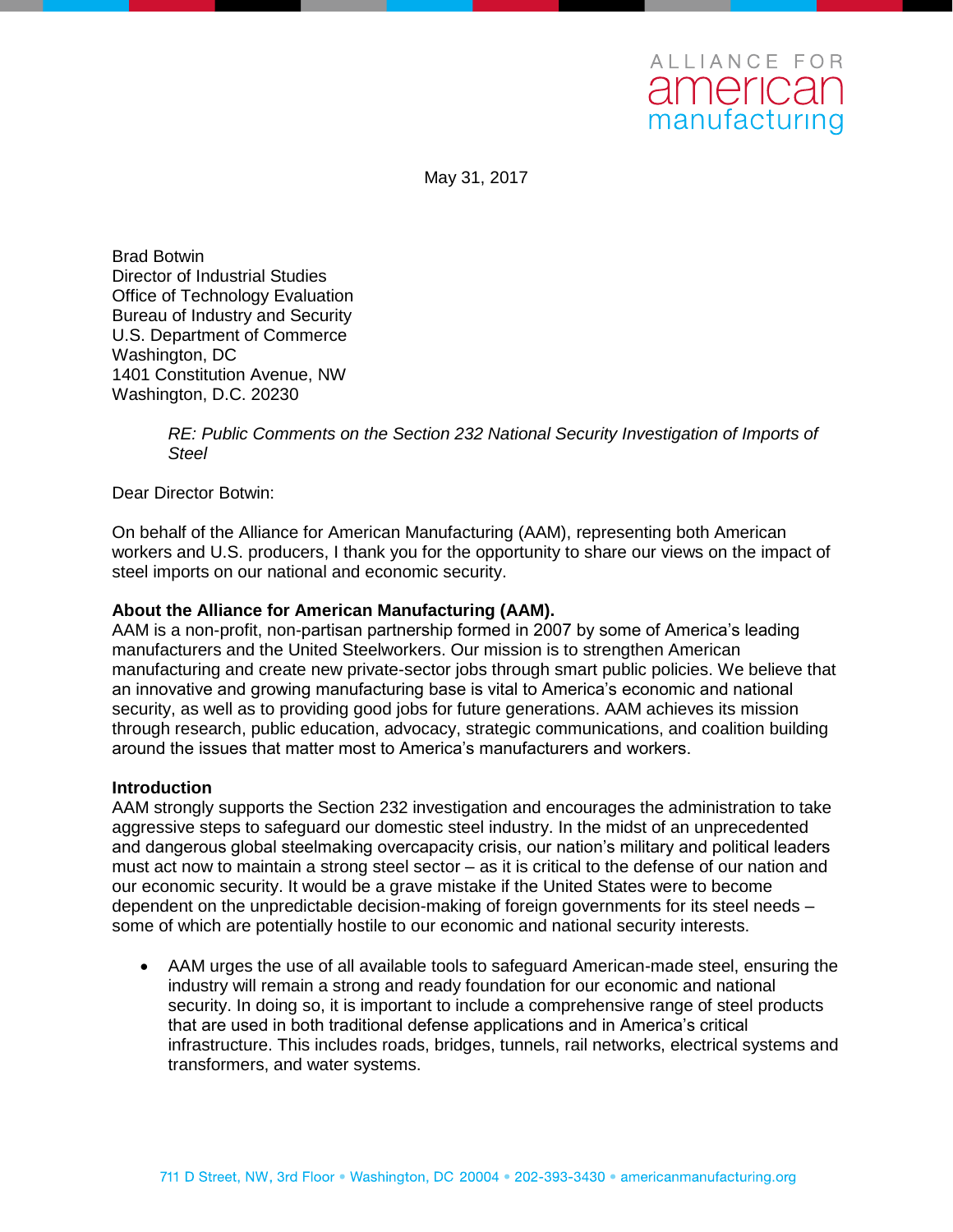AAM also urges you to ensure that your actions safeguard steelmaking processes throughout the supply chain. This should include the critical melting processes of iron and steel-making where the bulk of employment and capital investment occurs. According to SteelOnTheNet.com, a semi-finished steel slab constitutes roughly 90 percent of the cost of a finished hot-rolled steel product.

### **U.S. Must Avoid Becoming Reliant on Foreign Suppliers for National Security Infrastructure.**

Steel is an essential material for America's national security infrastructure. It is used in the construction of everything from ships, tanks, and armaments to bridges, rail systems, our electrical grid, and energy infrastructure. The health of the sector is inextricably linked to our freedom and independence. Put simply, if the United States' ability to produce steel is compromised, it will be forced to rely on potentially hostile or uncooperative foreign governments to equip its military and support its military, preparedness, and disaster response needs. This would be a grave mistake.

Since China's 2001 entry into the World Trade Organization (WTO), we have seen the steady erosion of domestic steelmaking capacity. In 2000, the U.S. steel industry produced 112.2 million metric tons (mmt) of raw steel.<sup>1</sup> By 2016, output was down to 87.9 mmt. Furthermore, in each of the nine years leading up to 2001 (when the Section 201 investigation occurred), capacity utilization was above the 80 percent threshold – a general benchmark level for profitability. This is critical because profits provide the resources necessary for the steel sector to invest in the research and development and capital equipment purchases that keeps our steel industry cutting edge, and able to deliver the technologically advanced steel products that help keep our warfighters safe. Last year, capacity utilization averaged only 70.8 percent.

This erosion of steel production, and the low rates of capacity utilization, are a result of massive global overcapacity in the steel sector. Since 2000, China has added 990 mmt of steel capacity, roughly equivalent to 75 percent of all new capacity additions during this period.<sup>2</sup> This is an increase of over 660 percent, at the same time that producers in the United States were reducing capacity. Repeated promises by the Chinese government to reign in its overcapacity have not resulted in any meaningful results. In fact, Chinese production actually increased 36 mmt in 2016.<sup>3</sup>

While traditional trade remedy measures have slowed the bleeding, these overcapacity trends are unsustainable and require solutions. As we will explain in further detail below, it is critical that we maintain a commercially vibrant steel sector to secure our economic and national security.

### **U.S. Military Needs.**

 $\overline{a}$ 

Virtually every military platform is dependent to some degree on steel and specialty metals. Just as domestic steel manufacturers transformed their operations to innovate and equip our fighting

<sup>2</sup> Brun, L., *Overcapacity in Steel: China's Role in a Global Problem (Duke University Center on Globalization,* Governance & Competitiveness, August 2016*).* Retrieved from http://www.americanmanufacturing.org.

<sup>1</sup> United States Department of Commerce. (2001). *The Effect of Imports of Iron Ore and Semi-Finished Steel on the National Security*. Washington, D.C. Retrieved from www.bis.doc.gov.

<sup>3</sup> Wong, E. (2017, February 16). Greenpeace Links Beijing's Air Pollution Surge to Steel Factories. *The New York Times*. Retrieved from www.nytimes.com.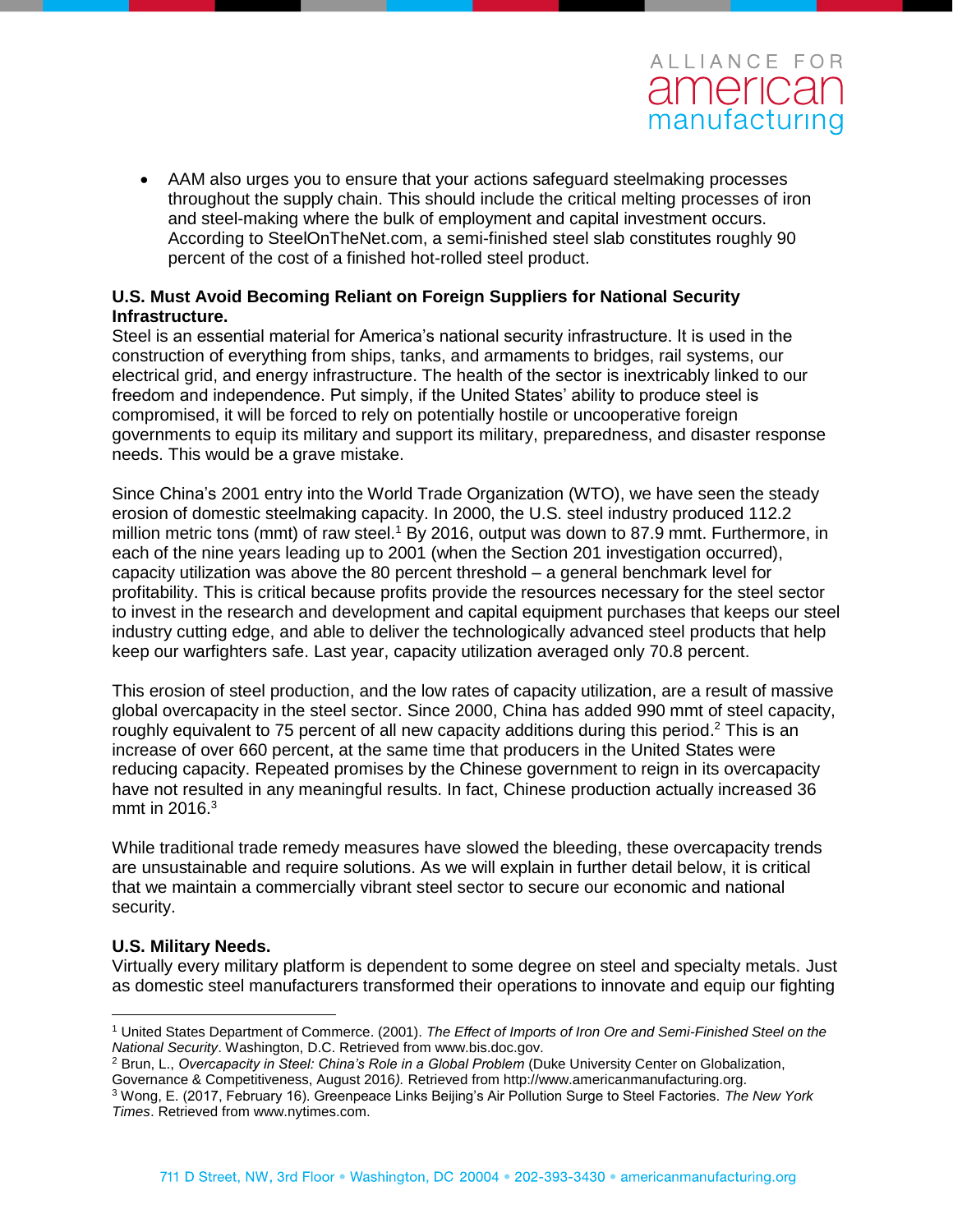forces throughout World War II, America's domestic steelmakers responded to the urgent need for steel armor plate to increase production of Mine-Resistant Ambush-Protected (MRAP) vehicles to protect troops from improvised explosive devices (IEDs) in the Middle East.

The 2016 AAM report, *Steel Import Surge Threatens U.S. National Security*, quantifies the use of steel in some of our military's most critical platforms. Abrams tanks, for instance, require 22 tons of steel plate each.<sup>4</sup> Multiplied across the 8,500 Abrams tanks that have been provided to the military, this has required 187,000 tons of reliable, high-quality steel. This report also highlights the importance of steel to our Navy:

"The steel for Nimitz-class aircraft carriers must be able to withstand the impact of a 27 ton, F-18 Hornet aircraft landing on the deck at 150 miles an hour, shield a ship's crew from radiation generated by onboard nuclear reactors, and survive the impact of shells and other projectiles. To achieve this extraordinary stability and versatility, each carrier requires 50,000 tons of steel plate." 5

But it is not only the amount of steel being used in these platforms that is important, it is the quality and the reliability of its sources. A prime example is the ramp up of MRAP production in 2007 in response to the threat facing our warfighters from the heavy use of IEDs by insurgents. Between June of 2007 and December of 2007, MRAP production soared from 82 vehicles per month to 1,300 per month.<sup>6</sup> Then-Secretary of Defense Robert Gates credited MRAP vehicles with saving "thousands and thousands of lives."<sup>7</sup> The U.S. military was able to accelerate production because domestic producers were ready to meet demand and because others were able to make the necessary investments to begin armor plate production. Further, by having a healthy stock of domestic producers, the U.S. military is able to use rated orders to bump militarily important products to the front of the line at domestic production facilities. If we had to source this steel from mills outside the U.S., even from allies, we would not have this tool at our disposal. This gives our military increased flexibility and improves the responsiveness of our defense industrial base to the changing demands of our warfighters.

Finally, although foreign governments will surely point out that only 3 percent of U.S. production is currently used for national defense and homeland security, the commercial viability of domestic steel producers is vital to ensuring they can continue to make the costly investments necessary to develop steel that can withstand the demanding applications it is used for in our military platforms. Further, this figure masks specific vulnerabilities in our defense supply chain.<sup>8</sup> For instance, there is now only one steel producer in the U.S. making the high-grade steel necessary for our Virginia-Class nuclear-powered submarines.<sup>9</sup> We cannot afford to lose the capacity to make such critical components, or we risk being unable to adequately equip our warfighters, and thus jeopardize national security, in times of crisis.

 $\overline{a}$ 

<sup>4</sup> Alliance for American Manufacturing. (2016). *Steel Import Surge Threatens U.S. National Security*. Retrieved from www.americanmanufacturing.org.

<sup>&</sup>lt;sup>5</sup> ibid

<sup>6</sup> Adams, John. *Remaking American Security: Supply Chain Vulnerabilities & National Security Risks Across the U.S. Defense Industrial Base* (Alliance for American Manufacturing, May 2013). Retrieved from www.americanmanufacturing.org.

<sup>7</sup> ibid

<sup>8</sup> American Iron and Steel Institute. (2016). *Profile 2016*. Retrieved from www.steel.org.

<sup>9</sup> Pete, J. (2016, May 22). Local steel used in Navy ships. *The Northwest Indiana Times*. Retrieved from www.nwitimes.com.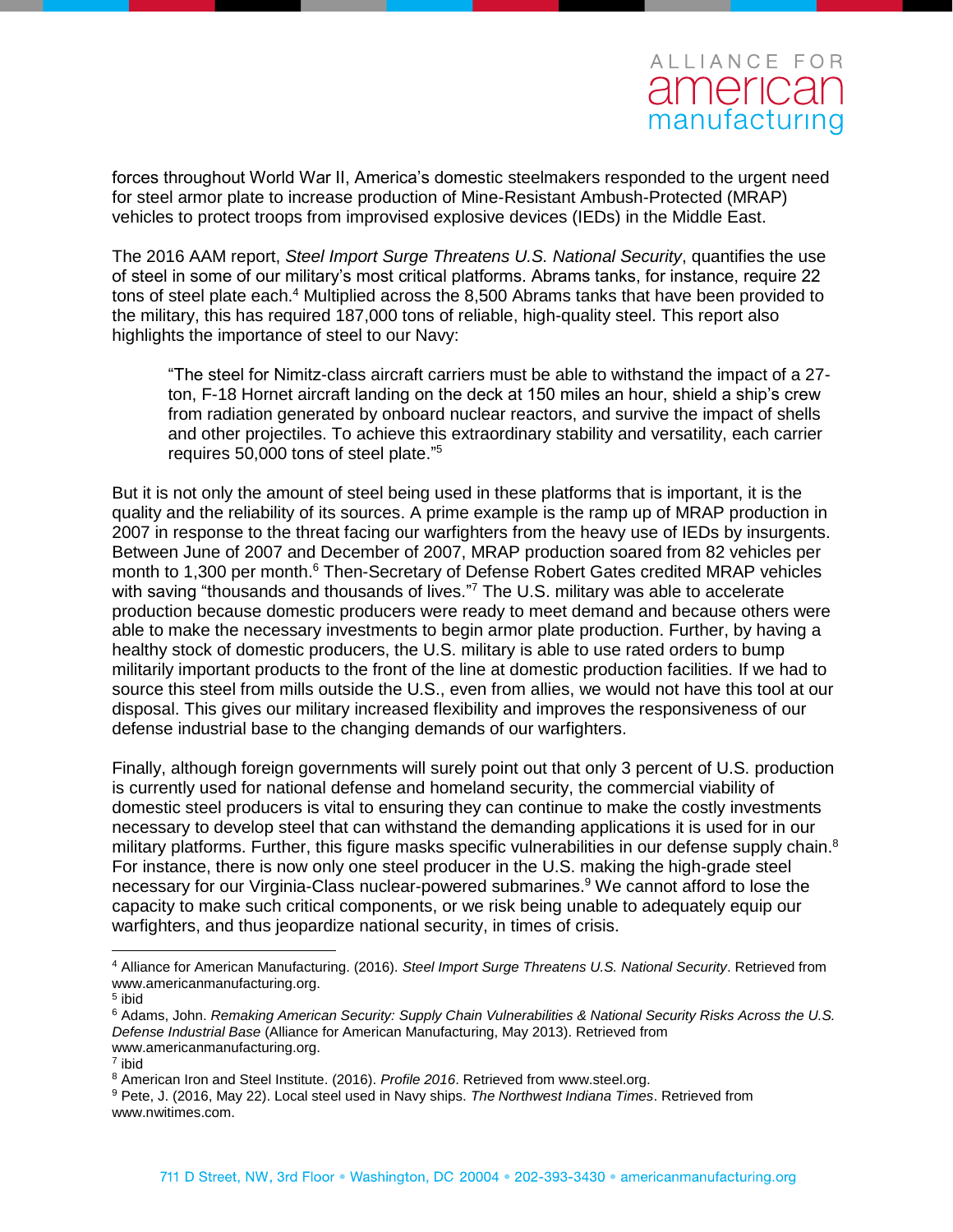### **Domestic Preparedness and Homeland Security.**

Without a strong domestic production capability, the U.S. would risk not having the reliable steel supply that is vital to homeland infrastructure in a crisis or in the aftermath of a catastrophe, such as an earthquake or hurricane. Steel is essential to our infrastructure, including bridges, pipelines, rail networks, airport runways, electric generators and transmission towers, commercial, industrial, and municipal construction.

*Preparing for 21st Century Risks*, a 2012 report authored by former Governor and Homeland Security Secretary Tom Ridge highlighting the critical role our domestic manufacturing base plays in emergency preparedness, notes that in the wake of Hurricane Katrina, 80 – 90 percent of infrastructure services were wiped out in the most affected areas of Louisiana and Mississippi.<sup>10</sup> As the region rebuilt, a surge of imported Chinese wallboard was used to help meet demand, being used in as many as 100,000 construction projects. Unfortunately, there were multiple quality issues, as the drywall gave off sulfide gases, eroding electrical wires, air conditioning coils and plumbing systems. This led to expensive rebuilds and numerous health complaints.<sup>11</sup> Although this was largely private sector construction, it is not difficult to see how dangerous it would be to grow reliant on foreign steel for our public infrastructure needs.

The import crisis not only weakens our entire steel industry, it also has stretched our ability to make certain essential products to the breaking point. Without action, the U.S. is at risk of letting a startling lack of redundancy in key steel product areas turn into complete incapacity. For instance, there is now only one manufacturer of the high-end grain-oriented electrical steel essential to maintain and expand our energy grid. As Roger Newport, CEO of this producer, AK Steel, pointed out before the Congressional Steel Caucus on March 29, 2017:

"AK Steel is now the only producer of electrical steel in the United States – a product that is necessary for transmission and distribution transformers for all types of energy – including solar, nuclear, wind, natural gas  $-$  across our country." $12$ 

But this wasn't always the case. There were once multiple manufacturers of this product, but due to imports and the inability of our trade remedy measures to address the scope of this crisis, other producers have closed or exited the market. Newport continues:

"…the market has rapidly deteriorated in part due to the loss of the grain-oriented electrical steel (GOES) trade case in 2014, as the ITC determined the domestic steel industry was not injured, a determination we believe was wrong. As a result of these poor market conditions, the only other U.S. producer of electrical steel permanently shut down its electrical steel facilities and exited the market last year. In 2016, grain-oriented electrical steel imports surged 80% over 2014 and unfortunately, this rising import trend

 $\overline{a}$ 

<sup>10</sup> Ridge, Tom, Stephan, Robert. *Preparing for 21st Century Risks: Revitalizing American Manufacturing to Protect, Respond and Recover* (Alliance for American Manufacturing, July 2012). Retrieved from www.americanmanufacturing.org.

 $11$  ibid

<sup>&</sup>lt;sup>12</sup> Congressional Steel Caucus Hearing. America Rebounding: Steel in 2017 and Beyond. 115<sup>th</sup> Congress. (2017) (Testimony of Roger Newport, Chief Executive Officer, AK Steel Corporation). Retrieved from www.steel.org.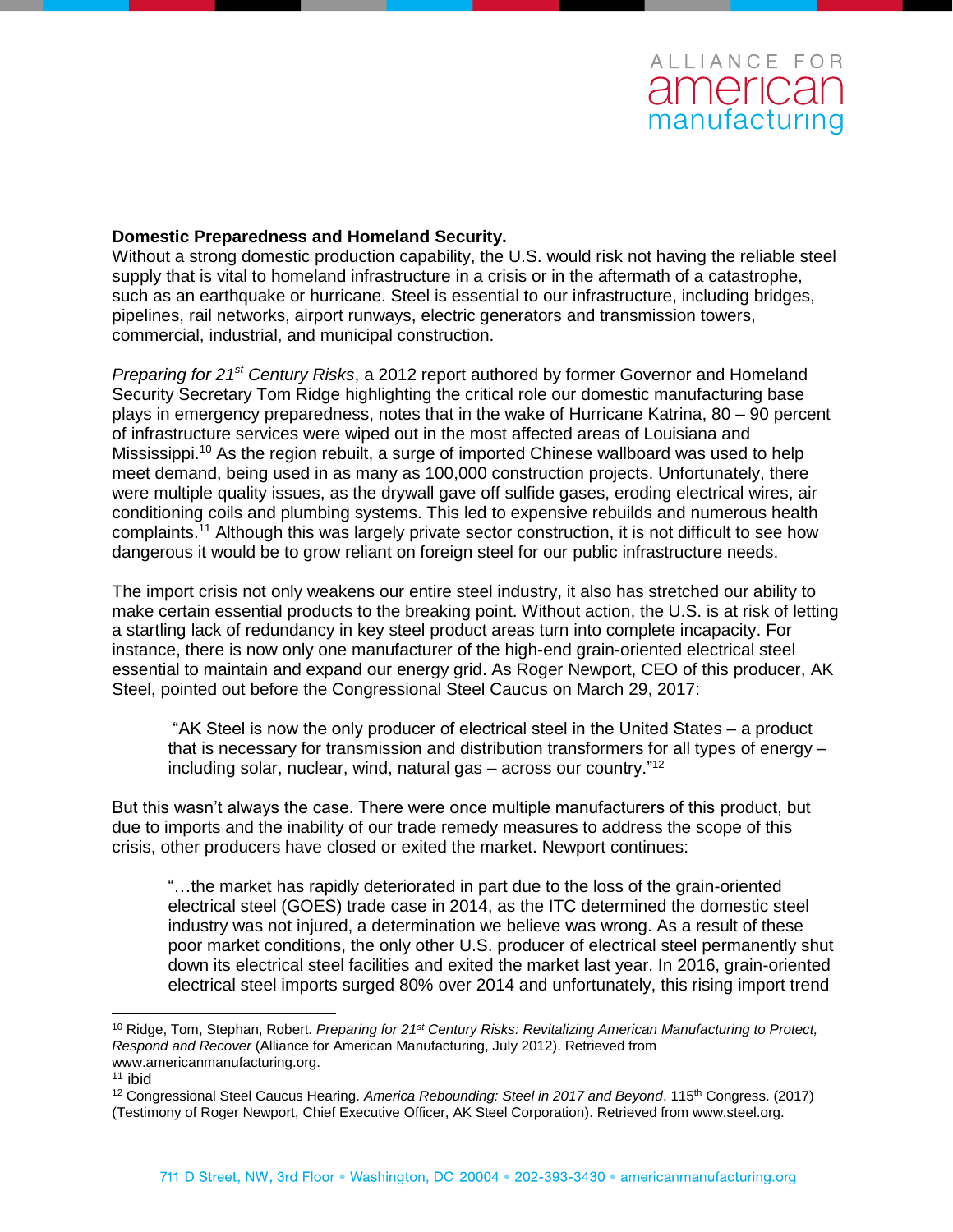is continuing and we expect the U.S. electrical steel market to be under attack for the foreseeable future." 13

Former Homeland Security Secretary Janet Napolitano has also raised concerns about our capacity to respond to natural disasters. In the wake of Superstorm Sandy, Secretary Napolitano called attention to what the loss of domestic manufacturing capabilities meant for the United States' ability to tackle that crisis effectively:

"I'll give you a good example: transformers. You know, utilities use these big transformers to supply power. They are all made overseas. We have lost any domestic production whatsoever. And they're big and they're really expensive and they take a long time to move…After Sandy, we needed transformers and that whole process, I think, fed into some of the delay in getting the lights turned back on. That's just one example that we run into..."<sup>14</sup>

Energy independence has long been considered integral to our national and economic security. But right as we are poised to capitalize on developments in natural gas exploration and renewable energy, we are at risk of jeopardizing this newfound security. According to the Committee on Pipe and Tube Imports, imports now constitute over 50 percent of the market for oil country tubular goods.<sup>15</sup> This is unsustainable and has led to layoffs and idled plants across the country. We cannot enjoy the security abundant natural gas and oil provide if at the same time we are losing the physical capacity and human capital necessary to make the very pipelines that transport these fuels.

### **Economic Security.**

Economic security is a critical piece of our national security. Not only does steel strengthen the military platforms it is used in and the numerous infrastructure projects it makes possible, but it also supports jobs for over a million Americans. But steel as an engine for middle-class jobs is at risk. For years, foreign governments like China have fueled massive expansions in their steel sectors with substantial government direction and support. The largest steel companies in China are state-owned and their increases in production have had little to do with real market forces. This growing global overcapacity of steel has already forced domestic plant closures and layoffs. Global steelmaking overcapacity presents unprecedented threats to the long-term viability of our steel sector, which is vital to our military, preparedness, and disaster response needs.

The impact of the mercantilist policies pursued by other nations, and China in particular, is well documented. A 2014 Massachusetts Institute of Technology paper calculated that between 2 and 2.4 million jobs were lost due to imports from China between 1999 and 2011.<sup>16</sup> A report by the Economic Policy Institute (EPI) put this figure even higher, estimating that as many as 3.4 million jobs were lost between 2001 to 2015 due to rapid growth in our trade deficit with China,

 $\overline{a}$ <sup>13</sup> ibid

<sup>14</sup> Alliance for American Manufacturing. (2013, March 4). "Getting the lights turned back on"—homeland security concerns from two DHS Chiefs. [Blog Post]. Retrieved from www.americanmanufacturing.org. <sup>15</sup> Congressional Steel Caucus Hearing. *America Rebounding: Steel in 2017 and Beyond*. 115th Congress. (2017) (Testimony of Edward Vore, Vice Chairman of the Committee on Pipe and Tube Imports).

<sup>16</sup> Acemoglu, D., et al. *Import Competition and the Great Employment Sag of the 2000s* (MIT, August 2014).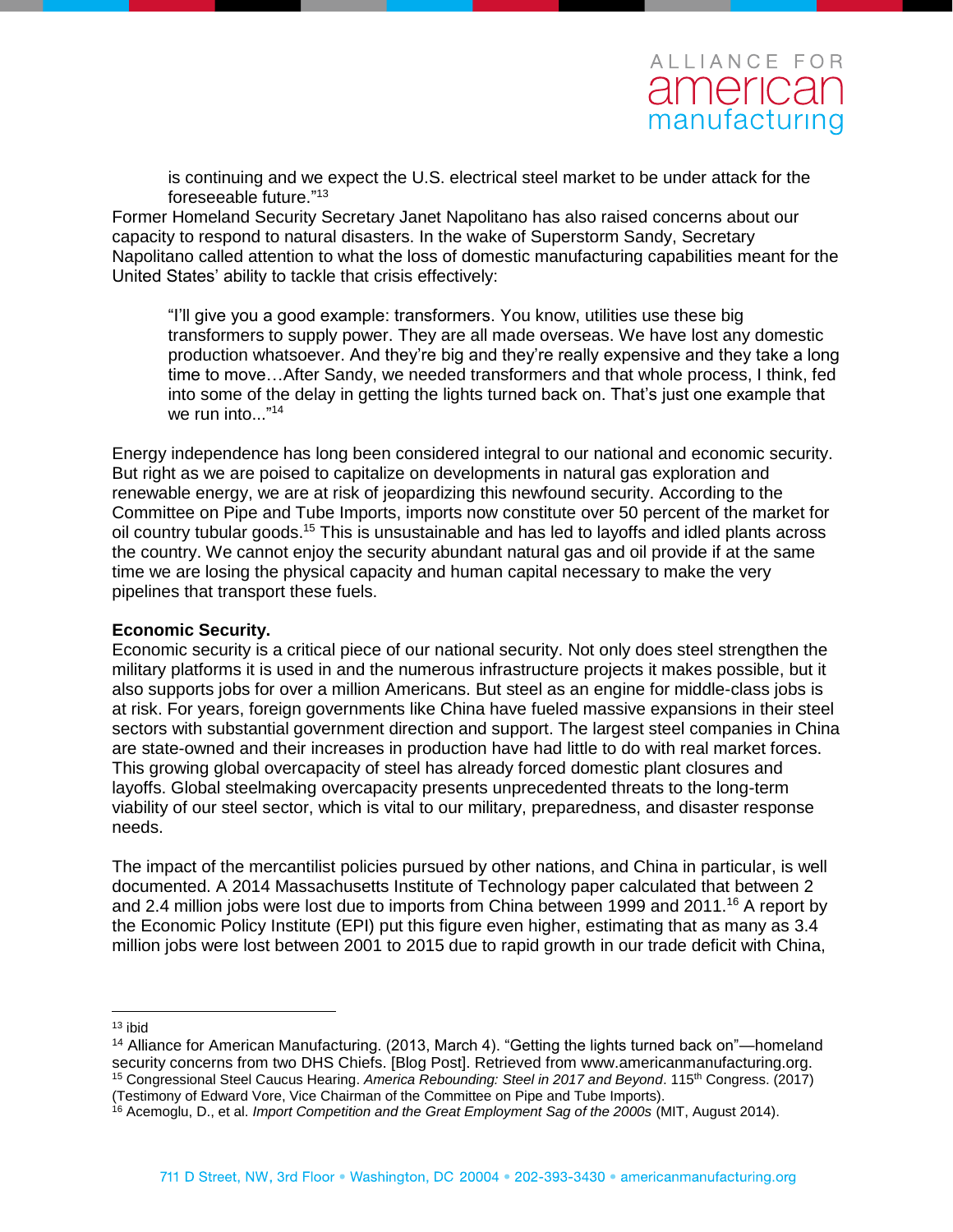nearly three-fourths of which were in manufacturing. <sup>17</sup> EPI also found that these imports, and the resulting job losses, had ripple effects throughout the economy, lowering wages for millions of Americans. In the ten-year period from 2001 to 2011, they calculate that imports from low wage countries depressed cumulative wages of non-college graduates by \$180 billion a year.<sup>18</sup>

This phenomenon is all too present in our domestic steel industry. In 2000, the iron and steel industry directly employed over 210,000 workers.<sup>19</sup> Since then we have lost a third of this highskilled workforce, dropping to just over 140,000.<sup>20</sup> This most recent import surge has put thousands of workers out of a job since January of 2015. At its peak, over 19,000 workers in the industry were either unemployed or facing layoff notices.<sup>21</sup> The impact of these layoffs on our economic security go far beyond the direct jobs impacted. The steel industry supports over a million jobs because of its robust multiplier effect; by some estimates as many as 7 jobs are supported by each steel job.<sup>22</sup> Steel's long supply chain supports equipment manufacturers, iron ore, limestone and coal miners, the shipping industry, and service providers. The high wages skilled steelworkers receive and spend on goods and services further support their local economies. When the steel industry suffers, America's economic security is eroded.

According to the most recent figures from the American Iron and Steel Institute, capacity utilization thus far this year is averaging 74.1 percent.<sup>23</sup> As mentioned earlier, steel mills need to run at 80 percent of capacity in order to be profitable. This is an essential prerequisite for the investments our steel sector needs to make to remain competitive and provide high-quality materials to our warfighters, for our infrastructure needs, and to their commercial clients. The manufacturing sector is responsible for three-fourths of all private sector research and development.<sup>24</sup> But steel companies cannot invest in this critical area if they are unable to generate profits. This also jeopardizes steel producers' ability to invest in capital equipment and to retain the skilled workforce necessary to make the technologically-advanced steel needed for modern applications.

But if we are able to address the unfair trade practices swamping our steel industry, while reinvesting in our critical infrastructure, we can not only return these mills to profitability, we can put thousands of unemployed steelworkers back to work, and grow millions of additional jobs.

### **Voters Understand the Link Between Manufacturing and National Security**

In polling conducted immediately after the 2016 election, 70 percent of voters thought "a strong manufacturing sector is important to our military security." Voters who supported President

 $\overline{a}$ 

<sup>17</sup> Scott, Robert*. Growth in U.S.-China trade deficit between 2001 and 2015 cost 3.4 million jobs* (Economic Policy Institute, January 2017). Retrieved from www.epi.org.

<sup>18</sup> ibid

<sup>&</sup>lt;sup>19</sup> U.S. Department of Labor, Bureau of Labor Statistics. (2017). Data retrieved from [www.bls.gov](http://www.bls.gov/) using NAICS codes 3311 and 3312.

 $20$  ibid

<sup>21</sup> United Steelworkers Union. (2016). *USW Confirms USDOC Final Duties on Cold-Rolled Steel*. [Press Release]. Retrieved from www.usw.org.

<sup>22</sup> American Iron and Steel Institute. *The American Steel Industry – A Job Engine*. [Fact Sheet]. Retrieved from www.steel.org.

<sup>23</sup> American Iron and Steel Institute. (2017). *This Week's Raw Steel Production*. [Press Release]. Retrieved from www.steel.org.

<sup>24</sup> National Association of Manufacturers. *Top 20 Facts About Manufacturing*. [Fact Sheet]. Retrieved from www.nam.org.